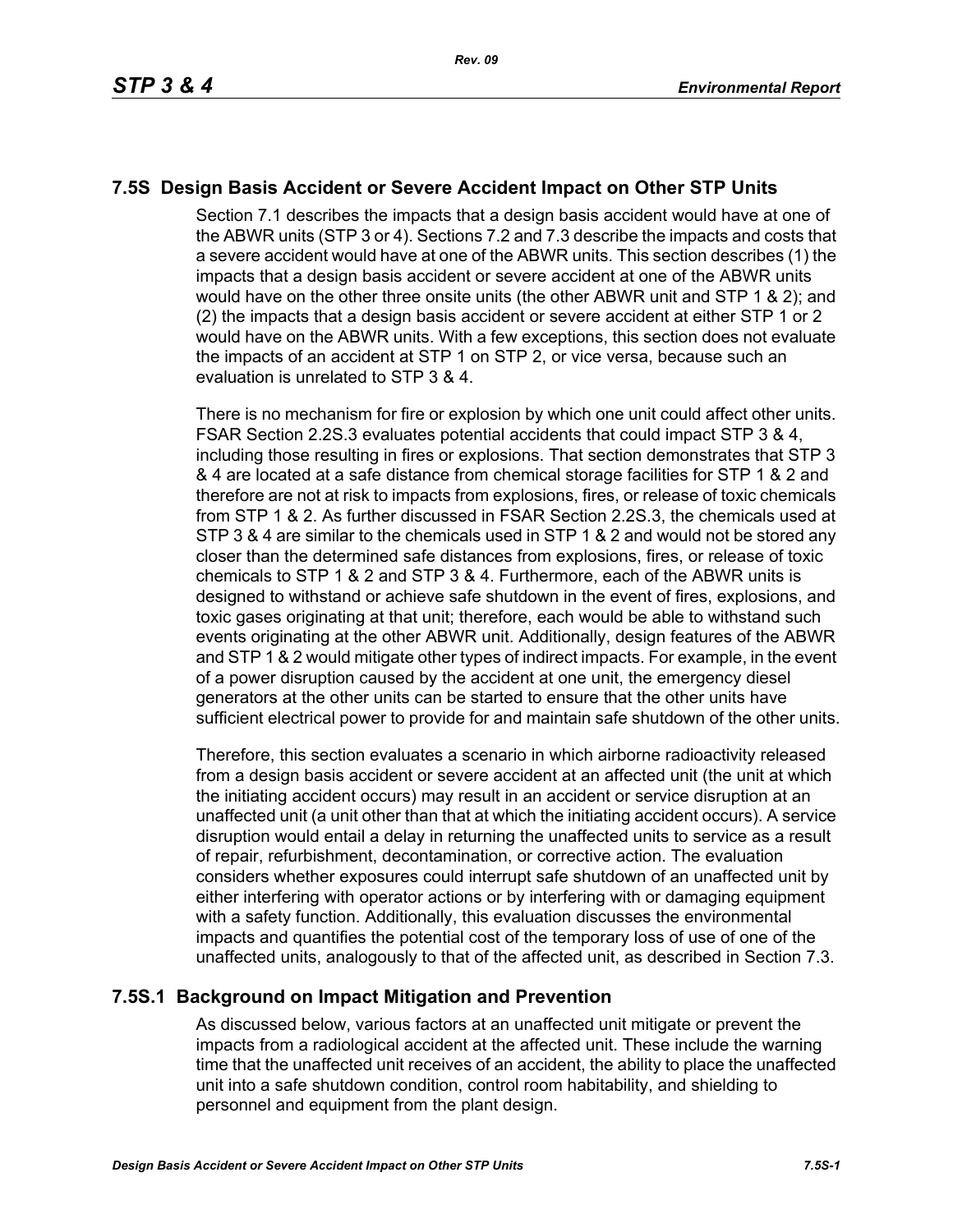Plant design and procedures provide protection for operators. Control room habitability systems are designed to protect the control room during an accident and include missile protection, radiation shielding, radiation monitoring, air filtration and ventilation systems, and fire protection. 10CFR50, Appendix A, General Design Criterion (GDC) 19 specifies a 5 rem control room operator dose limit for releases from a design basis accident at that unit. If this dose were to be exceeded within the control room during a severe accident, operators could be protected with additional measures, such as donning a SCBA (self contained breathing apparatus) and limiting exposure time. Additionally, once a plant is shut down, stable, and in long term decay heat removal, operator action is not continually necessary to maintain the plant in a safe shutdown condition. Once a stable cool down rate has been established, operator adjustments are no longer required to maintain the plant in a stable safe shutdown condition. Therefore, at that time, the operators could be evacuated from the control room if necessary.

An important factor in mitigating and preventing major impacts at an unaffected unit is the warning time that an operator of that unit receives of an accident at the affected unit. With sufficient warning time prior to radioactive releases from the affected unit, the unaffected units can be put into a safe shutdown mode. Additionally, in the event of a design basis accident or severe accident, non-essential site personnel could be evacuated in keeping with site emergency procedures.

A unit can be put into a hot shutdown condition, in which the reactor is completely shutdown, within minutes. Cooling operations can be commenced shortly after hot shutdown. After about 3 hours, the reactor will be in a stable long-term decay heat removal condition. Once long term decay heat removal is established the operations staff will adjust the cooling systems to establish a stable cool down rate. After that time, operator action is not necessary to maintain the plant in a safe shutdown condition. If the time increment between the onset of the accident and the airborne radioactivity release at the affected unit is longer than the time it takes to place the reactor into a stable long-term decay heat removal condition (approximately 3 hours), then there would be no impact on safe shutdown of an unaffected unit. Once the unaffected units are in safe shutdown, a release from the affected unit would not adversely impact maintenance of that safe shutdown condition because, as described below, the equipment can withstand the doses associated with the release without loss of safety function.

Equipment can inherently withstand large radiation doses from an accident, and plant design features, such as shielding, provide additional protection. For example, the concrete of the containment structure provides substantial shielding and the containment is sealed, thus preventing the intrusion of airborne radioactivity to equipment within containment. The concrete in other concrete buildings also would provide some shielding to equipment. Equipment can also withstand the release of radioactive material from accidents. For example, FSAR Section 2.2S.3.1.7 explains that safety-related structures, systems, and components for the ABWR are designed to withstand the effects of radiological events and the consequential releases from design basis accidents.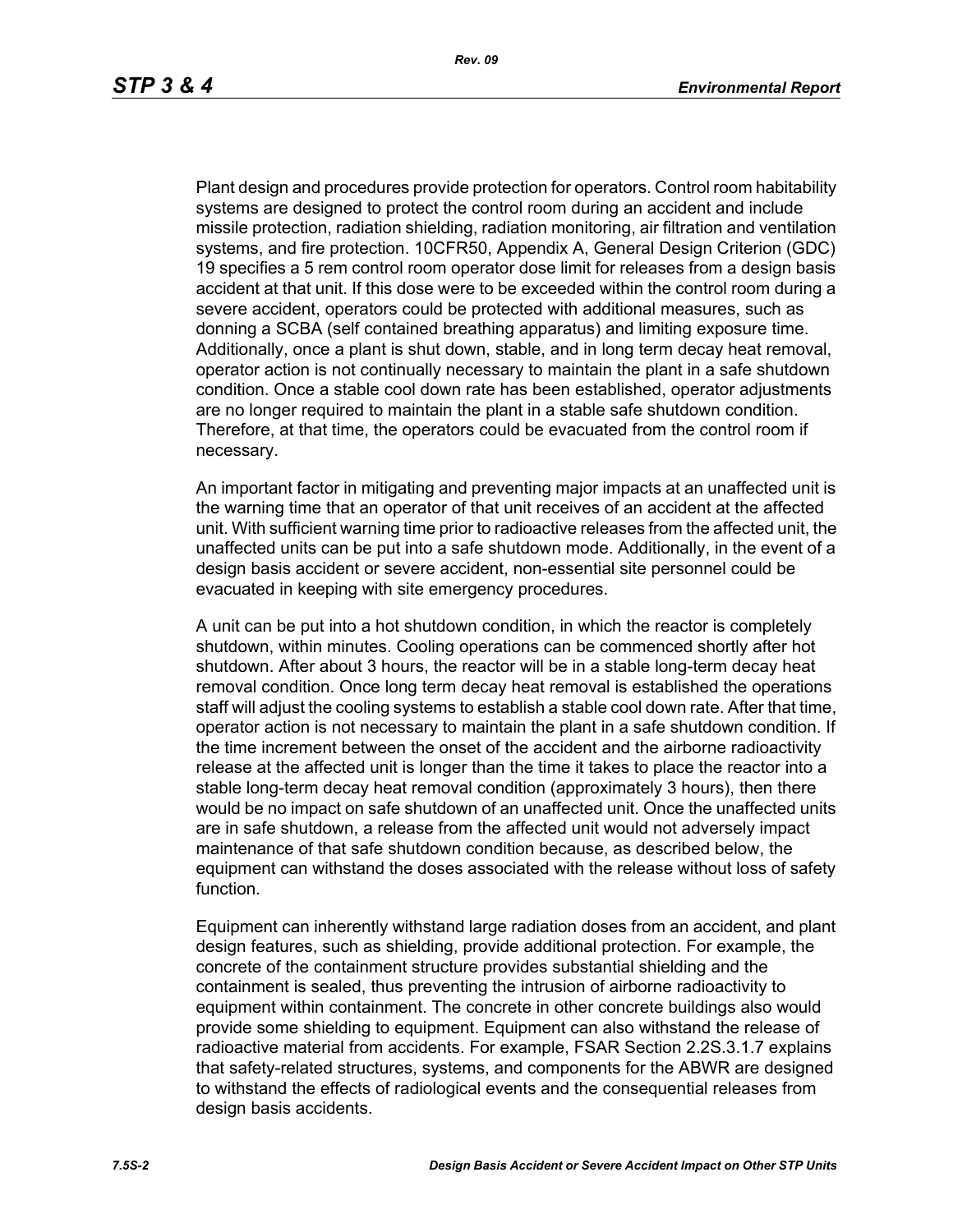Section 7.5S.4 below discusses the expected doses at the exterior of the unaffected units resulting from the evaluated accidents, and demonstrates that the structures and equipment in the unaffected units would still be able to perform their safety function given such doses.

### **7.5S.2 Evaluation of Impacts of Design Basis Accidents on Safe Shutdown of Other Units**

#### **Design Basis Accidents Originating in STP 3 or 4**

Section 7.1 provides STP 3 & 4 Exclusion Area Boundary doses that would result from design basis accidents at either STP 3 or 4. FSAR Section 15.6 demonstrates that doses in the control room would be within the regulatory limit of 5 rem during a design basis accident at that same unit. The dose at the control room of the unaffected ABWR would also be within the regulatory limit of 5 rem during a design basis accident at the affected ABWR unit because the design and protection of the control rooms are identical. The control room dose at STP 1 & 2 would be similar in magnitude to the doses experienced at the unaffected ABWR unit control room because of the protection of the control room habitability systems at STP 1 & 2, which are required to satisfy the requirements of GDC 19 similar to STP 3 & 4. In fact, the doses would likely be less due to the larger distance between the affected unit and STP 1 & 2 than the affected unit and the other ABWR. Therefore, the doses experienced at the control rooms of STP 1 & 2 or the unaffected ABWR unit from a design basis accident at either STP 3 or 4 would not prevent the operators from completing safe shutdown of the unaffected units.

As discussed below in Section 7.5S.4, equipment can withstand severe accident doses without loss of function. Therefore, a design basis accident at STP 3 or 4 would not have an impact on the safe shutdown of STP 1 & 2 and the other ABWR unit.

#### **Design Basis Accidents Originating in STP 1 or 2**

As described in FSAR Section 2.2S.3.1.7, radiological releases from a design basis accident at STP 1 & 2 would not threaten the safety of STP 3 & 4. As noted previously, control room habitability systems can detect and protect control room personnel from airborne radioactivity. Therefore, a design basis accident at STP 1 or 2 would not cause the operators at STP 3 & 4 to exceed the 5 rem limit in GDC 19 and would not prevent the operators from completing safe shutdown of the ABWR units.

FSAR Section 2.2S.3.1.7 also states that safety related structures, systems, and components for the ABWR have been designed to withstand the effects of airborne releases from a design basis accident at the ABWR that would bound the airborne release from either STP 1 or 2. Therefore, a design basis accident at STP 1 or 2 would not have an impact on the safe shutdown of STP 3 & 4.

In summary, a design basis accident at any affected unit would not impact the safe shutdown of an evaluated unaffected unit.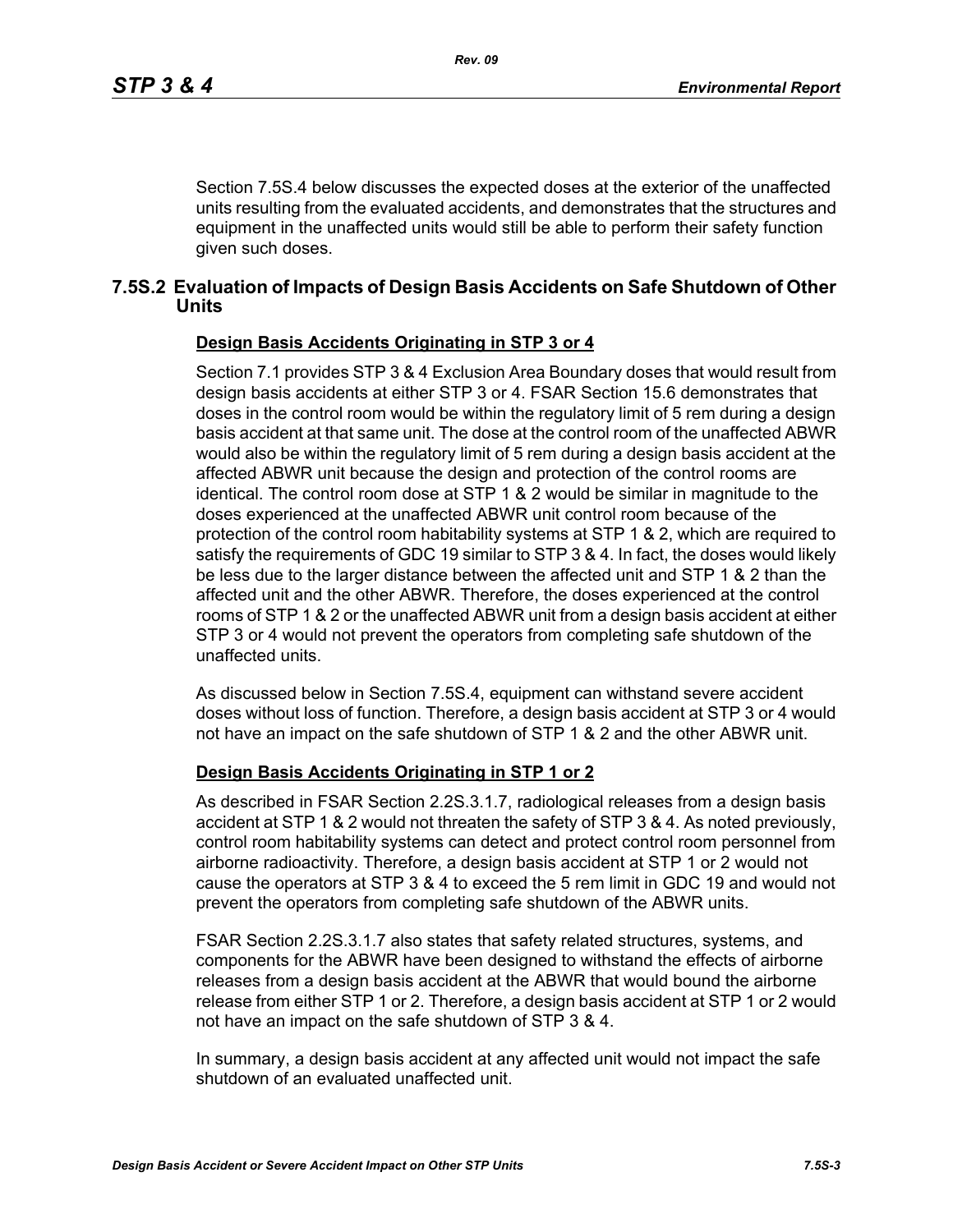# **7.5S.3 Evaluation of Impacts of Severe Accidents on Safe Shutdown of Other Units**

#### **Severe Accidents Originating in STP 3 or 4**

Section 7.2 describes the offsite dose and cost risks that could accompany a severe accident at either STP 3 or 4. A number of accident sequences, each of which represents a broader family of accidents, are analyzed for such an accident class. For the ABWR, ten accident sequences are analyzed for internally initiated events. The sum of the frequencies of occurrence for each of the ten accident sequences, which are shown in Table 7.2-1, is the core damage frequency (CDF). The CDF of an ABWR for internal events is  $1.6 \times 10^{-7}$  per year.

However, not all core damage events result in a large release (i.e., the containment is able to prevent the release of significant amounts of radioactivity to the environment). Absent a large release, there would be no impact on the safe shutdown of the unaffected units. In general, the large release frequency (LRF) for the ABWR for internal events is about 2.2 x 10<sup>-8</sup> per year. Furthermore, most of the LRF consists of a release which has been scrubbed by the suppression pool water and passes through the Containment Overpressure Protection System. The LRF for a release that has not been scrubbed is  $1.0 \times 10^{-9}$  per year.

Externally initiated events, and their associated small contribution to risk, are described in FSAR Section 19.4 and 19.6, which in turn incorporate by reference the associated sections of the ABWR DCD. As stated in the Final Safety Evaluation Report for the ABWR (NUREG-1503):

> Although direct comparison of external-event results to [the Commission's safety goals] is not possible, the ABWR design has significant margins above the design bases for seismic, fire, and internal flood-initiating events and, where computed, has low estimated core damage frequencies from these bounding analyses. The staff believes that the ABWR design meets the Commission's safety goals.

As discussed previously, operators with sufficient warning of an accident at an affected unit can safely shutdown an unaffected unit. The time increment from general emergency warning time until the first release of radioactivity to the environment for all ten accident sequences is greater than the time required to put an unaffected unit into a stable long-term decay heat removal condition. Therefore, any doses experienced at the control rooms of STP 1 & 2 or the unaffected ABWR unit from a severe accident at either STP 3 or 4 would not prevent the operators from completing safe shutdown of the unaffected units. Additionally, as discussed below in Section 7.5S.4, equipment can withstand the bounding radiation dose from a severe accident without loss of function.

## **Severe Accidents Originating in STP 1 or 2**

A similar analysis of representative accident sequences was performed for STP 1 & 2. Nine representative sequences were analyzed, with a total CDF of 1.0x10<sup>-5</sup> per year and a Large Early Release Frequency (LERF) of 6.1x10<sup>-7</sup> per year for internal and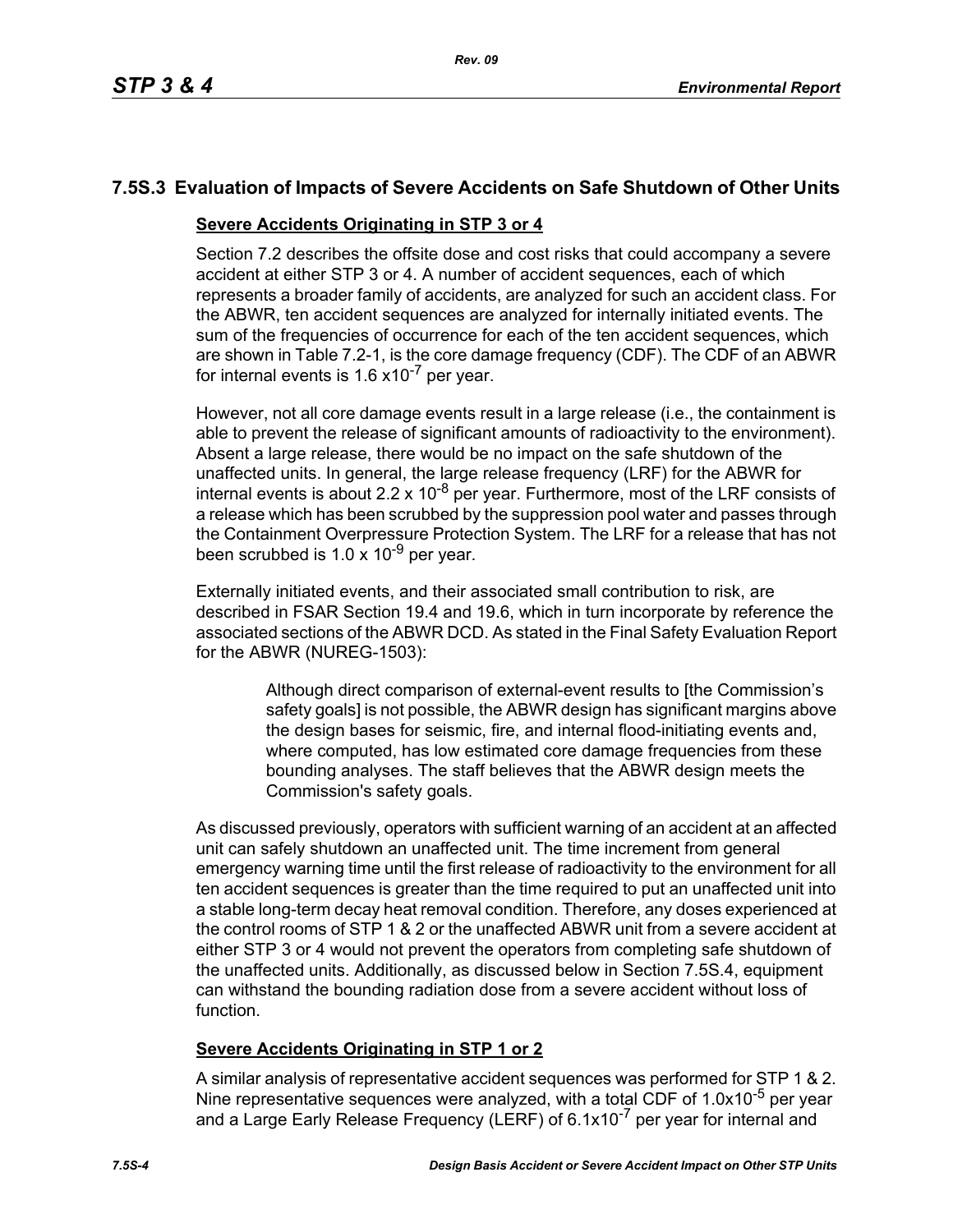*Rev. 09*

external events. The time increment from general emergency warning time until the first release of radioactivity to the environment for all nine representative sequences is greater than the time required to put an unaffected unit into a stable long-term decay heat removal condition. Therefore, any doses experienced at the control rooms of STP 3 or 4 from a severe accident at either STP 1 or 2 would not prevent the operators from completing safe shutdown of the unaffected ABWR units. Additionally, as discussed below in Section 7.5S.4, equipment can withstand the bounding radiation dose from a severe accident without loss of function.

In summary, a severe accident at any affected unit would not impact the safe shutdown of an evaluated unaffected unit.

#### **7.5S.4 Evaluation of Impacts of Design Basis Accidents and Severe Accidents on Equipment Function**

Equipment at the unaffected units would continue to function under the accident scenario considered above in Sections 7.5S.2 and 7.5S.3 that results in the highest radiation dose. The accident with the highest radiation dose is an Induced Steam Generator Tube Rupture (ISGTR) at STP 1 or 2, which is characterized by a low CDF of  $6.1x10^{-7}$  per year.

The ISGTR is initiated by a loss of offsite power (LOOP) that is not recoverable prior to fuel damage in the affected unit. All emergency diesel generators are assumed to also fail and are not able to be recovered. The turbine driven auxiliary feedwater pump likewise is assumed to fail and is also not able to be recovered.

Exposures at an unaffected ABWR unit resulting from severe accident releases from this accident sequence were calculated using the MACCS2 code. That code is described in Section 7.2, and was used there to calculate offsite dose and cost risks from severe accidents. Only the code's early release phase was exercised for this analysis, i.e., short-term doses to personnel and equipment during the release plume passage were calculated. This is the period of concern relative to safe shutdown of the unaffected units and onsite contamination.

The STP 1 & 2 ISGTR accident sequence results in an estimated worst case dose at STP 3 & 4 of up to 2,500 rad to air. This calculated exposure is without any shielding, and is cumulative over the entire duration of the early airborne releases. The meteorology is also conservatively assumed to be at the 95% level, meaning that 95% of the time actual weather conditions would lead to less exposure at that location.

Equipment at the unaffected units can withstand this bounding radiation dose and continue to properly function. As discussed in the STP 1 & 2 Design Criteria for Equipment Qualification Program (Reference 7.5S-1), an environment with exposures of less than  $1x10<sup>5</sup>$  rad is considered to be a mild environment and does not require any special qualification requirements to ensure equipment function. Thus, equipment installed at the STP units can withstand  $1x10^5$  rad of radiation exposure without any impact on equipment functionality. As discussed above, the bounding radiation dose for the evaluated accidents is 2,500 rad, which is significantly less than the radiation level that would impact equipment functionality. Therefore, all equipment necessary to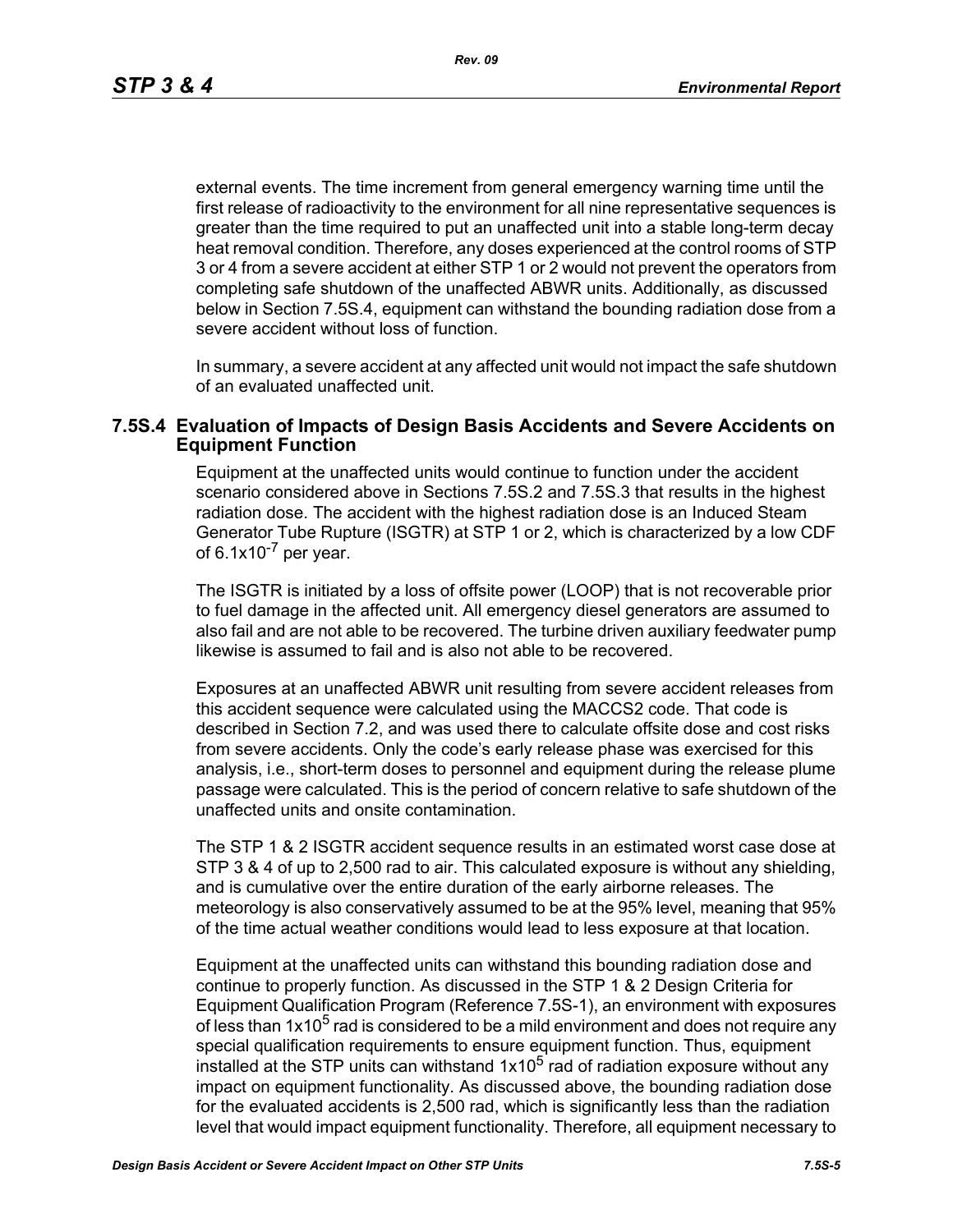complete safe shutdown of the unaffected units would be able to operate as designed without any degradation to its functional capabilities for the exposure levels associated with the airborne release from the accidents evaluated above.

## **7.5S.5 Economic Impacts of a Temporary Shutdown of the Unaffected Units**

The potential economic impacts from an accident at an affected unit on an unaffected unit are quantified by monetizing the onsite exposure and cleanup costs at the unaffected units together with replacement power costs from an outage at the unaffected units. The calculations are analogous to those in Section 7.3 (using the same methodology as described there unless otherwise noted) for an accident and attendant impacts from a single affected unit.

The principal inputs to the analysis are the severe accident CDF, the outage period of the other site units, and the economic discount rate (7 percent and 3 percent are NRC precedents established by NUREG/BR-0184). With these inputs, monetized impacts per unaffected unit are presented in Tables 7.5S-1 and 7.5S-2 for an event at one of the existing units (STP 1 & 2) and at one of the ABWR units (STP 3 & 4), respectively. A design basis accident would have much lower releases associated with the accident compared to a severe accident, resulting in much lower contamination levels that would be bounded by the evaluation for a severe accident. Therefore, only the severe accident CDFs were considered to produce a long term outage period from the associated cleanup and refurbishment of equipment.

Unlike in Section 7.3, where an accident at one unit could result in offsite impacts due to radiation releases from that unit, no releases or offsite impacts would result from the unaffected units. In order to determine the economic impact of a temporary shutdown in the unaffected units, the methodology used for the affected unit is conservatively applied here to all unaffected units.

The onsite cleanup cost includes cleanup and decontamination of the unaffected units. The cleanup of these units, unlike for the affected unit (as analyzed in Section 7.3), is based on recovering the units for restart. Recoverable cleanup costs have been estimated as 30% of the non-recoverable cleanup costs (as included in the Section 7.3 initiating unit costs) for BWR units (STP 3 & 4) and 26% for PWR units (STP 1 & 2) (Reference 7.5S-2); 30% is conservatively used here for all units. Those costs are based on cleanup of a small LOCA (loss of cooling accident) which results in a moderately contaminated containment building; applying these costs to units which would not have internal releases but instead can be contaminated by external releases from the initiating unit is conservative.

It is expected that the unaffected units could be restarted within months. However, it took 6 years to restart Three Mile Island Unit 1 (TMI-1) after the accident at TMI-2. It should be noted that cleanup and refurbishment were not the driving actions for the restart delay. Instead, the restart awaited application and approval of lessons learned from the TMI-2 accident. This analysis assumes that the unaffected unit with the same design of the affected unit would be shutdown for 6 years for cleanup, refurbishment, and application and approval of lessons learned. The analysis assumes that the other two unaffected units would be shutdown for 2 years for cleanup and refurbishment.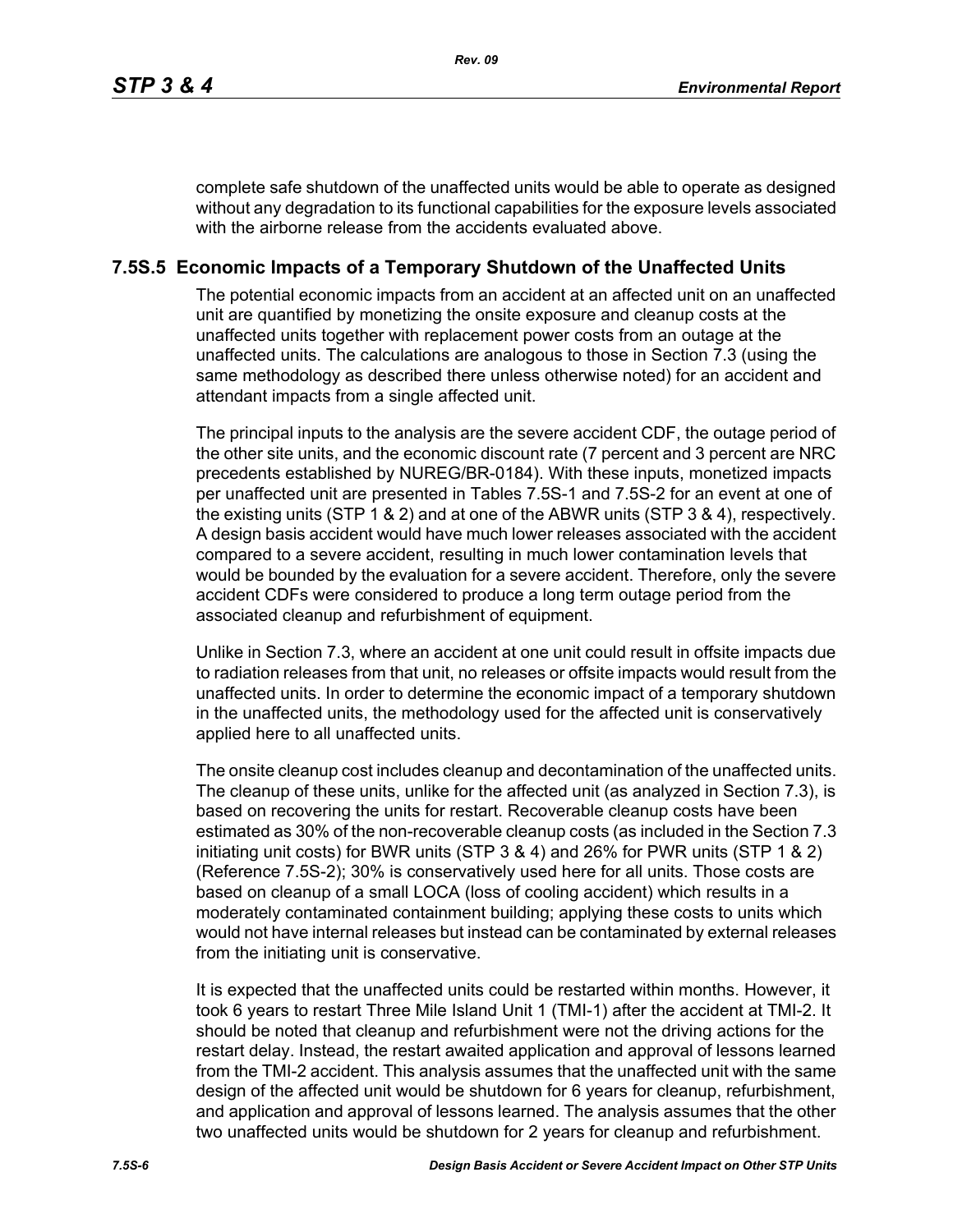The cost of repairs and refurbishment at the unaffected units was estimated at \$1,400 per hour of outage duration, which is \$1,000 per hour escalated to the calculation basis year (Reference 7.5S-2), and is included in the onsite cleanup cost. If Tables 7.5S-1 and 2 were based on 6 months of outage rather than 6 years, the total costs would be 40-45% (depending on discount rate) of those indicated in the tables. Almost all of that decrease would be due to the decrease in replacement power cost.

NRC suggests that a typical short-term replacement power cost (i.e., power plant that will be restarted) for a 910 MWe power plant is \$310,000 per day (Reference 7.5S-2). That value, scaled to the STP power levels, replaced the present value in the replacement power cost calculation of Section 7.3 for this analysis.

The monetized impacts for an accident at STP 3 or 4 affecting another unit are very low, as shown in Table 7.5S-2. The cost at a 7 percent discount rate at the other ABWR unit would be approximately \$3,000 and the cost at STP 1 or 2 would be approximately \$1,800 per unit. Even at a 3 percent discount rate, the cost at the other ABWR unit would be approximately \$4,500 and the cost at STP 1 or 2 would be approximately \$3,000 per unit. These costs are less than half of the costs of an accident at the affected unit. The Section 7.3 conclusion that there is no cost-effective ABWR operation design change holds for the mitigation of impacts at other site units.

The monetized risk-based impacts from an accident at STP 1 or 2 on the ABWR units are larger than the impacts from an ABWR initiated accident case, due to the larger CDF of the existing units. The monetized impact cost to an ABWR unit from a large severe accident release at one of the existing units is shown in Table 7.5S-1. The cost at a 7 percent discount rate at the ABWR units would be approximately \$110,000 per unit, and at a 3 percent discount rate would be approximately \$170,000 per unit. None of the severe accident mitigation design alternatives considered for the ABWR would be cost effective and mitigate the potential impacts (contamination and down time) from a large release severe accident at the existing units (Reference 7.5S-3).

### **7.5S.6 Conclusions**

As demonstrated above, a design basis accident or a severe accident at the affected unit would not prevent the unaffected units from safely shutting down. Additionally, all equipment necessary to complete safe shutdown of the unaffected units would be able to operate as designed without any degradation to its functional capabilities for the exposure levels associated with the airborne release from the accidents evaluated. Therefore, the accident scenarios would not result in any incremental environmental impacts attributable to the unaffected units beyond those evaluated in Sections 7.1 and 7.2.

Furthermore, even if it is arbitrarily postulated that a severe accident in the affected unit could cause a simultaneous severe accident in each of the unaffected units, the cumulative environmental impacts would still be SMALL. In such a scenario, the releases of radioactivity from all four units would be approximately four times the release from an individual unit. However, even if the environmental impacts (risks) discussed in Section 7.2.4 for an accident originating in one of the ABWR units were to be multiplied by a factor of four, the environmental risks would still be insignificant.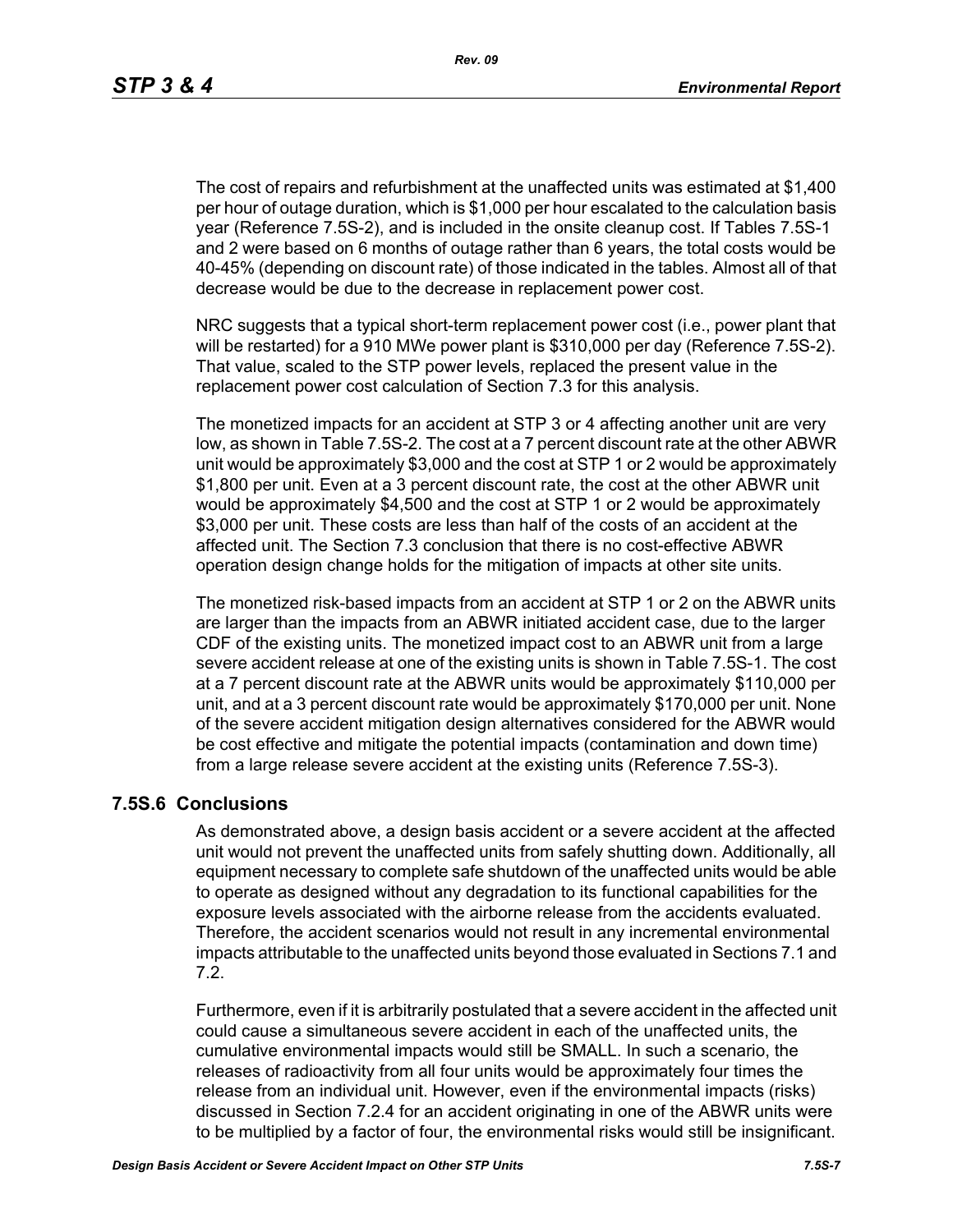For example, the cumulative risk from all four units would be about 0.017 personrem/year (i.e., 4 x 0.0043 person-rem per reactor year), which is more than a factor of ten less than the cumulative dose risk from normal operation (about 0.5 person-rem per reactor year). Furthermore, the risk of cancer from such an accident scenario would be about 0.0044% of the background risk (i.e., four times 0.0011% of the background risk). This value is well below the 0.1% value specified in the Commission's Safety Goal Policy Statement.

As discussed in Section 7.5S.3, the LERF for Units 1 and 2 is approximately 30 times greater than the LRF for Units 3 and 4. However, even if the risk-based values in the previous paragraph were to be multiplied by a factor of 30, the resulting dose risk would be equivalent to the cumulative dose risk from normal operation and the resulting cancer risk would be equivalent to the Commission's Safety Goal. Therefore, the environmental impact from such a scenario would be SMALL.

#### **7.5S.7 References**

- 7.5S-1 Design Criteria for Equipment Qualification Program 4EQ19NQ1009 for South Texas Nuclear Operating Company (Units 1&2), January 26, 2000.
- 7.5S-2 NRC (U.S. Nuclear Regulatory Commission). 1997. Regulatory Analysis Technical Evaluation Handbook, NUREG/BR-0184. Office of Nuclear Reactor Regulation. Washington, D.C. January.
- 7.5S-3 GE (General Electric Company). 1995. Technical Support Document for the ABWR, Revision 1, MPL Number A90-3230, 25A5680, January.